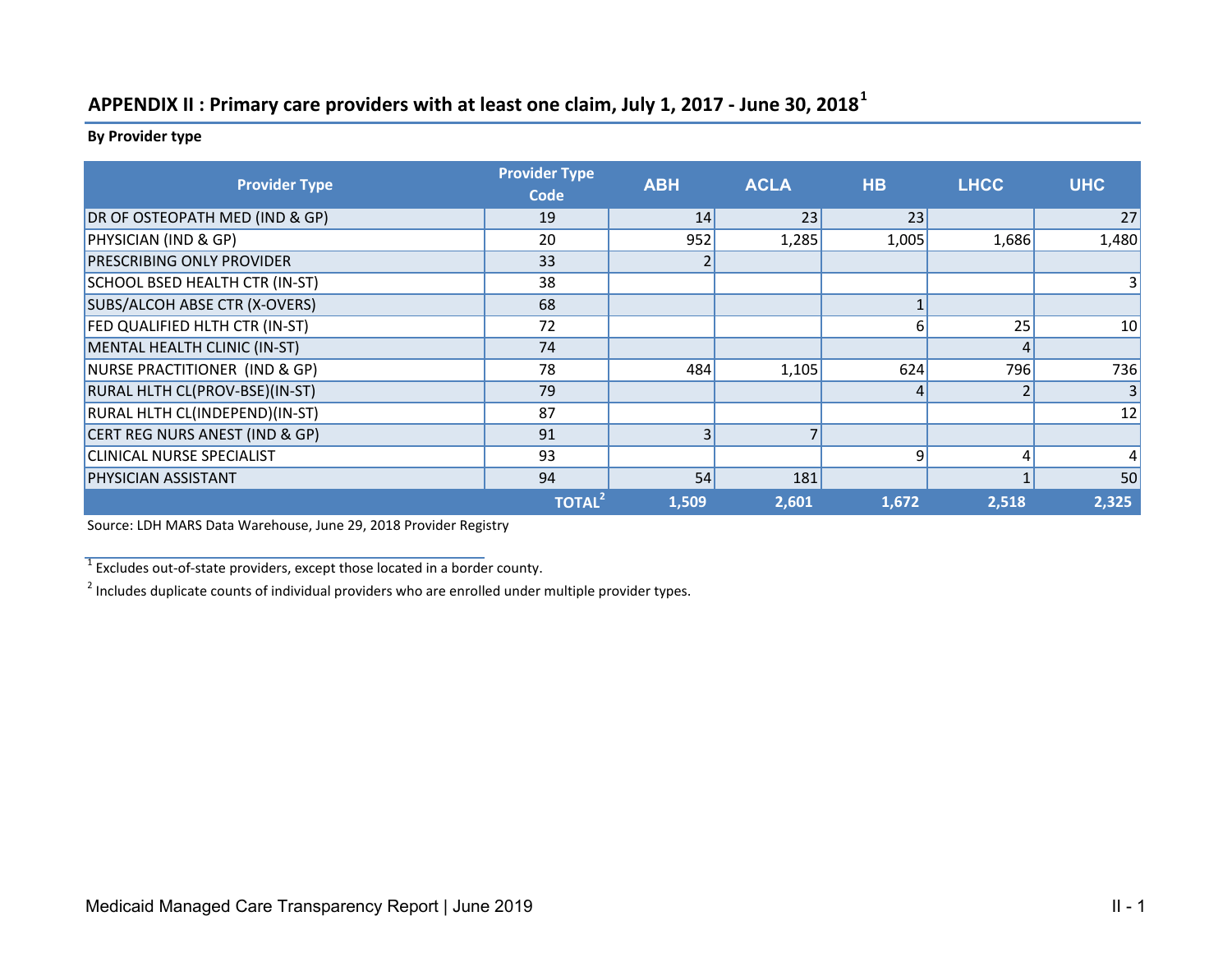## **APPENDIX II : Primary care providers with at least one claim, July 1, 2017 ‐ June 30, 20181**

## **By Taxonomy**

| <b>Taxonomy Description</b>                                                             | <b>Taxonomy</b> | <b>ABH</b>     | <b>ACLA</b>    | <b>HB</b>                | <b>LHCC</b>     | <b>UHC</b>     |
|-----------------------------------------------------------------------------------------|-----------------|----------------|----------------|--------------------------|-----------------|----------------|
| Behavioral Health & Social Service Providers   Counselor   Mental Health                | 101YM0800X      |                | $\mathbf{1}$   |                          |                 |                |
| Behavioral Health & Social Service Providers   Psychologist   Family                    | 103TF0000X      | $\mathbf{1}$   |                |                          |                 |                |
| Behavioral Health & Social Service Providers   Social Worker   Clinical                 | 1041C0700X      |                |                |                          | $1\vert$        |                |
| Emergency Medical Service Providers   Emergency Medical Technician, Basic               | 146N00000X      |                |                |                          |                 |                |
| Nursing Service Providers   Registered Nurse                                            | 163W00000X      | 18             | 12             | 3                        | $\overline{4}$  | 32             |
| Nursing Service Providers   Registered Nurse   General Practice                         | 163WG0000X      |                | $\mathbf{1}$   |                          |                 | $\overline{3}$ |
| Nursing Service Providers   Registered Nurse   Neonatal Intensive Care                  | 163WN0002X      |                | $\overline{2}$ |                          |                 |                |
| Nursing Service Providers   Registered Nurse   Pediatrics                               | 163WP0200X      | $\mathbf{1}$   |                |                          |                 |                |
| Nursing Service Providers   Registered Nurse   Women's Health Care, Ambulatory          | 163WW0101X      |                | $\mathbf{1}$   |                          |                 |                |
| Nursing Service Providers   Registered Nurse   Orthopedic                               | 163WX0800X      |                |                |                          |                 |                |
| Nursing Service Providers   Licensed Practical Nurse                                    | 164W00000X      |                |                |                          |                 |                |
| Other Service Providers   Legal Medicine                                                | 173000000X      | $1\vert$       | $\mathbf{1}$   |                          |                 |                |
| Other Service Providers   Specialist                                                    | 174400000X      | 6 <sup>1</sup> | 13             | $\overline{2}$           | $6\vert$        | 35             |
| Other Service Providers   Midwife                                                       | 176B00000X      |                |                |                          |                 |                |
| Group   Multi-Specialty                                                                 | 193200000X      |                |                |                          | 43              |                |
| Group   Single Specialty                                                                | 193400000X      | $\overline{2}$ | $\mathbf{1}$   | 1                        | 90 <sup>°</sup> |                |
| Allopathic & Osteopathic Physicians   Neuromusculoskeletal Medicine & OMM               | 204D00000X      |                |                |                          | $\mathbf{1}$    |                |
| Allopathic & Osteopathic Physicians   Allergy & Immunology                              | 207K00000X      | 1              | 3              |                          | 5               |                |
| Allopathic & Osteopathic Physicians   Anesthesiology                                    | 207L00000X      | 3              | $\mathbf{1}$   |                          |                 |                |
| Allopathic & Osteopathic Physicians   Anesthesiology   Addiction Medicine               | 207LA0401X      |                | $\mathbf{1}$   |                          |                 |                |
| Allopathic & Osteopathic Physicians   Anesthesiology   Pain Medicine                    | 207LP2900X      |                | $\mathbf{1}$   |                          |                 |                |
| Allopathic & Osteopathic Physicians   Dermatology                                       | 207N00000X      |                |                |                          |                 |                |
| Allopathic & Osteopathic Physicians   Dermatology   MOHS-Micrographic Surgery           | 207ND0101X      | $\mathbf{1}$   |                |                          |                 |                |
| Allopathic & Osteopathic Physicians   Dermatology   Dermatopathology                    | 207ND0900X      |                |                |                          |                 |                |
| Allopathic & Osteopathic Physicians   Emergency Medicine                                | 207P00000X      | 18             | 35             | 3                        | 68              | $\overline{2}$ |
| Allopathic & Osteopathic Physicians   Emergency Medicine   Emergency Medical Services   | 207PE0004X      |                |                |                          | $\overline{2}$  | $\mathbf{1}$   |
| Allopathic & Osteopathic Physicians   Emergency Medicine   Pediatric Emergency Medicine | 207PP0204X      |                | $\overline{2}$ |                          | 2 <sup>1</sup>  | 5              |
| Allopathic & Osteopathic Physicians   Family Medicine                                   | 207Q00000X      | 401            | 569            | 569                      | 670             | 565            |
| Allopathic & Osteopathic Physicians   Family Medicine   Adolescent Medicine             | 207QA0000X      | 1              | $\overline{2}$ |                          | 2               | $\overline{2}$ |
| Allopathic & Osteopathic Physicians   Family Medicine   Addiction Medicine              | 207QA0401X      | $\mathbf{1}$   |                |                          | $\mathbf{1}$    |                |
| Allopathic & Osteopathic Physicians   Family Medicine   Adult Medicine                  | 207QA0505X      | $\mathbf{1}$   | $\overline{3}$ | $\mathbf{1}$             | 3               |                |
| Allopathic & Osteopathic Physicians   Family Medicine   Geriatric Medicine              | 207QG0300X      | $\overline{2}$ | $\overline{3}$ | $\overline{\phantom{a}}$ | 5               | 5              |
| Allopathic & Osteopathic Physicians   Family Medicine   Hospice and Palliative Medicine | 207QH0002X      |                |                |                          | 5               |                |
| Allopathic & Osteopathic Physicians   Family Medicine   Sports Medicine                 | 207QS0010X      |                | 2              | 1                        | 8               |                |
| Allopathic & Osteopathic Physicians   Family Medicine   Sleep Medicine                  | 207QS1201X      |                | $\mathbf{1}$   |                          | $\overline{3}$  | $\overline{2}$ |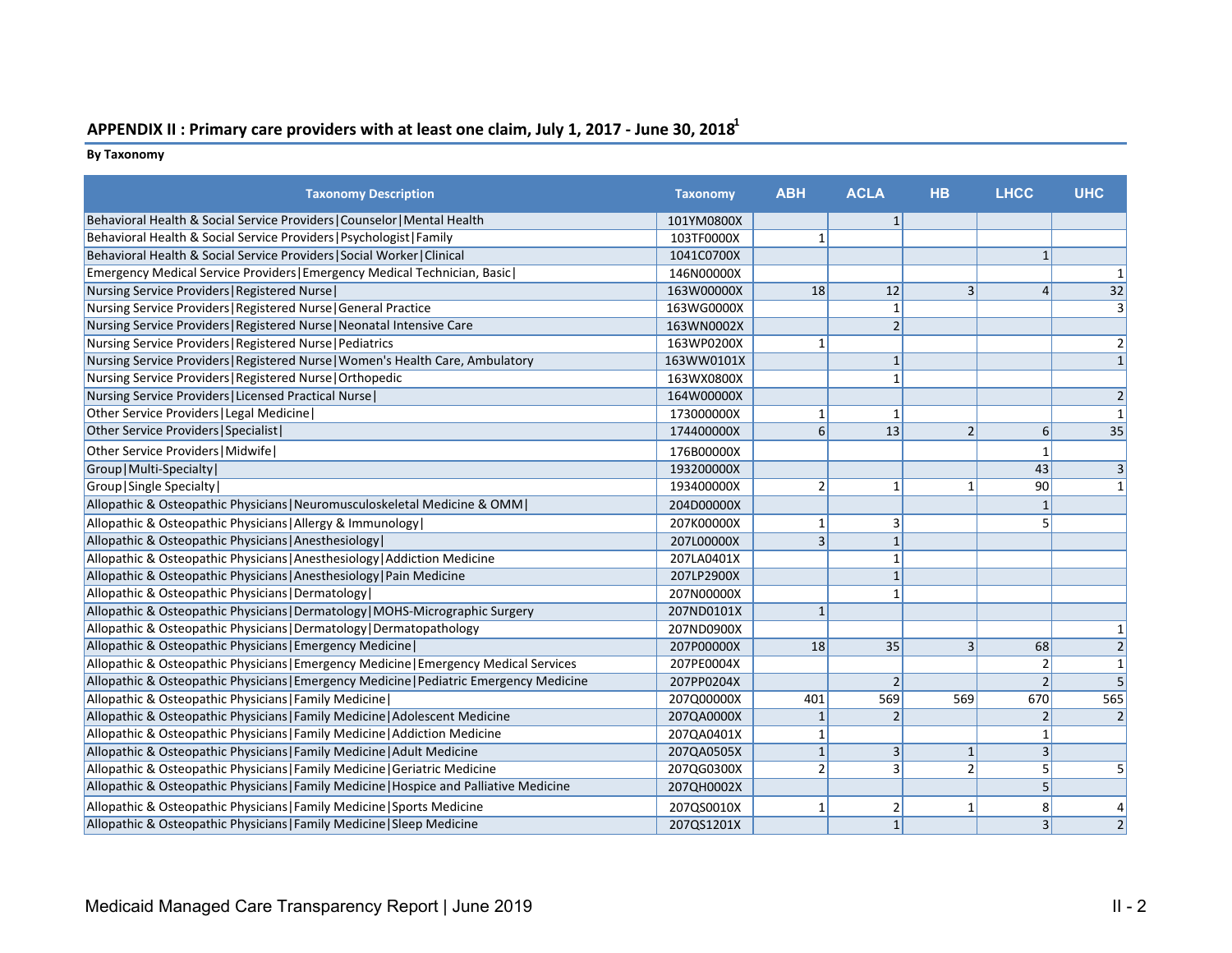| <b>Taxonomy Description</b>                                                                    | <b>Taxonomy</b> | <b>ABH</b>     | <b>ACLA</b>             | <b>HB</b>                | <b>LHCC</b>    | <b>UHC</b>     |
|------------------------------------------------------------------------------------------------|-----------------|----------------|-------------------------|--------------------------|----------------|----------------|
| Allopathic & Osteopathic Physicians   Internal Medicine                                        | 207R00000X      | 219            | 331                     | 397                      | 443            | 456            |
| Allopathic & Osteopathic Physicians   Internal Medicine   Adolescent Medicine                  | 207RA0000X      |                | $\overline{1}$          |                          | $\vert$        | $\vert$ 1      |
| Allopathic & Osteopathic Physicians   Internal Medicine   Addiction Medicine                   | 207RA0401X      |                |                         |                          |                |                |
| Allopathic & Osteopathic Physicians   Internal Medicine   Cardiovascular Disease               | 207RC0000X      | 12             | 23                      | 16                       | $\overline{9}$ | 7              |
| Allopathic & Osteopathic Physicians   Internal Medicine   Critical Care Medicine               | 207RC0200X      |                | $\overline{2}$          |                          |                |                |
| Allopathic & Osteopathic Physicians   Internal Medicine   Endocrinology, Diabetes & Metabolism | 207RE0101X      |                | $\overline{3}$          | $\mathbf{1}$             |                |                |
| Allopathic & Osteopathic Physicians   Internal Medicine   Gastroenterology                     | 207RG0100X      | $1\vert$       | $\overline{2}$          | $\mathbf{1}$             | 2              |                |
| Allopathic & Osteopathic Physicians   Internal Medicine   Geriatric Medicine                   | 207RG0300X      | $\vert$ 3      | $\overline{\mathbf{3}}$ | $\mathbf{1}$             | 3              |                |
| Allopathic & Osteopathic Physicians   Internal Medicine   Hospice and Palliative Medicine      | 207RH0002X      |                |                         |                          | 3              |                |
| Allopathic & Osteopathic Physicians   Internal Medicine   Hematology & Oncology                | 207RH0003X      | 5 <sup>1</sup> | $\mathbf{1}$            |                          |                | 2 <sup>1</sup> |
| Allopathic & Osteopathic Physicians   Internal Medicine   Interventional Cardiology            | 207RI0011X      |                | $\overline{2}$          |                          |                |                |
| Allopathic & Osteopathic Physicians   Internal Medicine   Infectious Disease                   | 207RI0200X      | $\vert$ 3      | 13                      | $\overline{4}$           | 12             |                |
| Allopathic & Osteopathic Physicians   Internal Medicine   Nephrology                           | 207RN0300X      | $\vert$ 3      | 5                       | 3                        | 6              |                |
| Allopathic & Osteopathic Physicians   Internal Medicine   Pulmonary Disease                    | 207RP1001X      | $\vert$ 3      | $\overline{2}$          | $\overline{3}$           |                |                |
| Allopathic & Osteopathic Physicians   Internal Medicine   Rheumatology                         | 207RR0500X      |                | 1                       | $\overline{\phantom{a}}$ |                |                |
| Allopathic & Osteopathic Physicians   Internal Medicine   Sports Medicine                      | 207RS0010X      |                | $\mathbf{1}$            |                          | 1              |                |
| Allopathic & Osteopathic Physicians   Internal Medicine   Sleep Medicine                       | 207RS0012X      |                | $\overline{2}$          |                          |                |                |
| Allopathic & Osteopathic Physicians   Internal Medicine   Medical Oncology                     | 207RX0202X      | $1\vert$       | $\overline{2}$          |                          |                |                |
| Allopathic & Osteopathic Physicians   Medical Genetics   Clinical Genetics (M.D.)              | 207SG0201X      |                |                         |                          |                |                |
| Allopathic & Osteopathic Physicians   Nuclear Medicine                                         | 207U00000X      |                |                         | $\mathbf{1}$             | 1              |                |
| Allopathic & Osteopathic Physicians   Nuclear Medicine   Nuclear Cardiology                    | 207UN0901X      |                |                         |                          |                |                |
| Allopathic & Osteopathic Physicians   Nuclear Medicine   Nuclear Imaging & Therapy             | 207UN0902X      |                | $\mathbf{1}$            | $\mathbf{1}$             |                |                |
| Allopathic & Osteopathic Physicians   Obstetrics & Gynecology                                  | 207V00000X      |                | $\overline{2}$          |                          | 2              |                |
| Allopathic & Osteopathic Physicians   Ophthalmology                                            | 207W00000X      |                |                         | $\mathbf{1}$             |                |                |
| Allopathic & Osteopathic Physicians   Orthopaedic Surgery                                      | 207X00000X      | $1\vert$       | $\overline{2}$          |                          |                |                |
| Allopathic & Osteopathic Physicians   Otolaryngology                                           | 207Y00000X      |                | $\overline{1}$          |                          |                | 1              |
| Allopathic & Osteopathic Physicians   Pathology   Clinical Pathology/Laboratory Medicine       | 207ZP0105X      |                |                         |                          |                |                |
| Allopathic & Osteopathic Physicians   Pediatrics                                               | 208000000X      | 292            | 443                     | 46                       | 577            | 436            |
| Allopathic & Osteopathic Physicians   Pediatrics   Adolescent Medicine                         | 2080A0000X      | 8 <sup>1</sup> | 17                      |                          | 18             |                |
| Allopathic & Osteopathic Physicians   Pediatrics   Child Abuse Pediatrics                      | 2080C0008X      | $\mathbf{1}$   |                         |                          |                |                |
| Allopathic & Osteopathic Physicians   Pediatrics   Hospice and Palliative Medicine             | 2080H0002X      |                |                         |                          |                | 1              |
| Allopathic & Osteopathic Physicians   Pediatrics   Neonatal-Perinatal Medicine                 | 2080N0001X      | 7              | $\overline{4}$          |                          |                |                |
| Allopathic & Osteopathic Physicians   Pediatrics   Developmental - Behavioral Pediatrics       | 2080P0006X      |                | $\mathbf{1}$            |                          |                | $1\vert$       |
| Allopathic & Osteopathic Physicians   Pediatrics   Pediatric Allergy/Immunology                | 2080P0201X      |                | $\overline{\mathbf{3}}$ |                          | 3              |                |
| Allopathic & Osteopathic Physicians   Pediatrics   Pediatric Critical Care Medicine            | 2080P0203X      |                | $\mathbf{1}$            |                          |                |                |
| Allopathic & Osteopathic Physicians   Pediatrics   Pediatric Emergency Medicine                | 2080P0204X      | 2              | $\overline{3}$          | $\mathbf{1}$             |                |                |
| Allopathic & Osteopathic Physicians   Pediatrics   Pediatric Endocrinology                     | 2080P0205X      | $\mathbf{1}$   |                         |                          |                |                |
| Allopathic & Osteopathic Physicians   Pediatrics   Pediatric Gastroenterology                  | 2080P0206X      |                |                         |                          | $\overline{2}$ |                |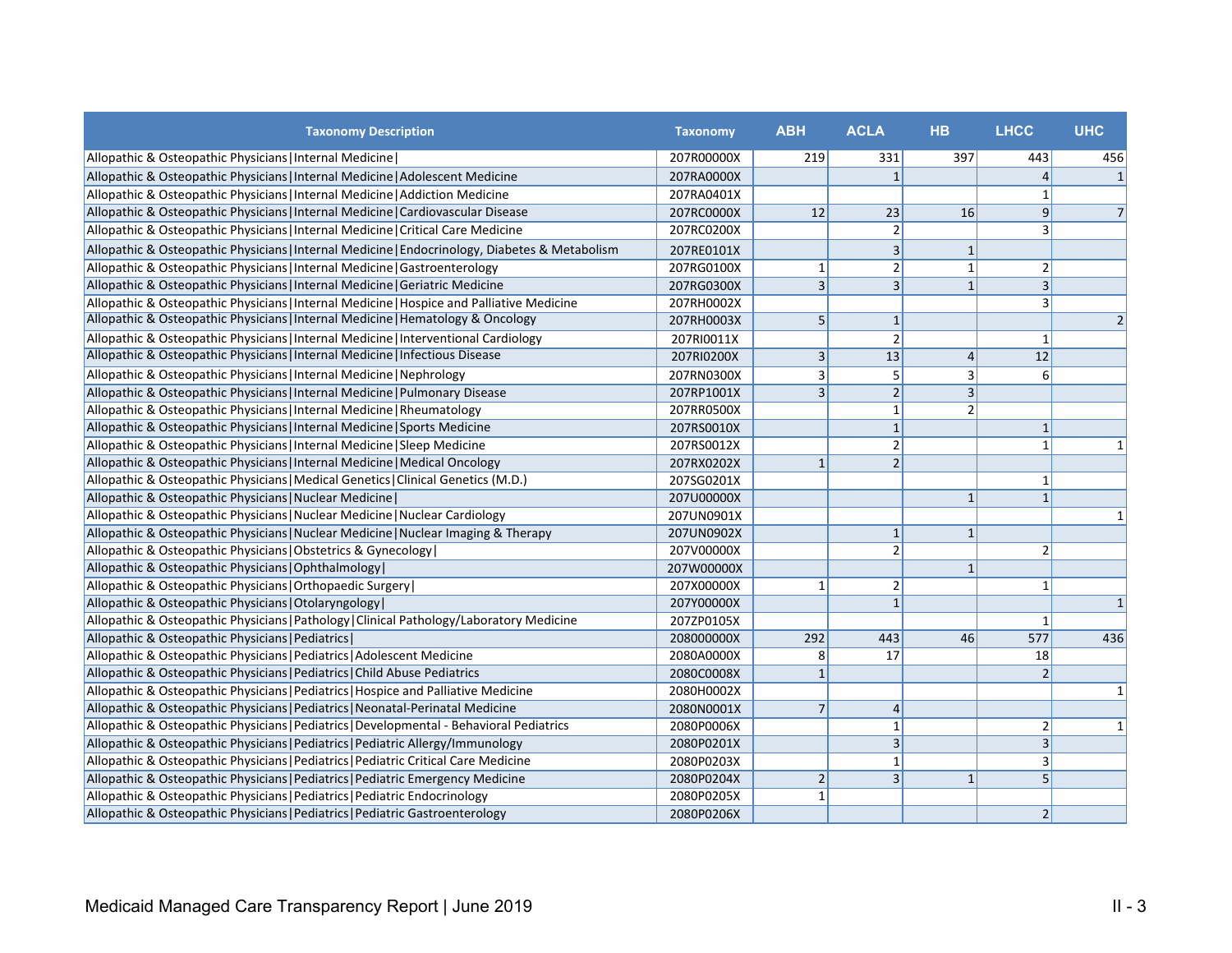| <b>Taxonomy Description</b>                                                                           | <b>Taxonomy</b> | <b>ABH</b>     | <b>ACLA</b>             | <b>HB</b>      | <b>LHCC</b>  | <b>UHC</b>     |
|-------------------------------------------------------------------------------------------------------|-----------------|----------------|-------------------------|----------------|--------------|----------------|
| Allopathic & Osteopathic Physicians   Pediatrics   Pediatric Hematology-Oncology                      | 2080P0207X      |                | $\mathbf{1}$            |                |              |                |
| Allopathic & Osteopathic Physicians   Pediatrics   Pediatric Infectious Diseases                      | 2080P0208X      | $\mathbf{1}$   | 6                       |                | 5            |                |
| Allopathic & Osteopathic Physicians   Pediatrics   Pediatric Pulmonology                              | 2080P0214X      |                | $\mathbf{1}$            |                | 3            |                |
| Allopathic & Osteopathic Physicians   Physical Medicine & Rehabilitation                              | 208100000X      |                |                         |                | $\mathbf{1}$ |                |
| Allopathic & Osteopathic Physicians   Preventive Medicine   Clinical Informatics                      | 2083C0008X      |                |                         |                | 1            |                |
| Allopathic & Osteopathic Physicians   Preventive Medicine   Preventive Medicine/Occupational          |                 |                |                         |                |              |                |
| <b>Environmental Medicine</b>                                                                         | 2083P0500X      |                |                         |                | 1            |                |
| Allopathic & Osteopathic Physicians   Preventive Medicine   Public Health & General Preventive        |                 |                |                         |                |              |                |
| Medicine                                                                                              | 2083P0901X      |                |                         |                | 2            |                |
| Allopathic & Osteopathic Physicians   Preventive Medicine   Occupational Medicine                     | 2083X0100X      |                | $2\vert$                |                |              |                |
| Allopathic & Osteopathic Physicians   Psychiatry & Neurology   Neurology                              | 2084N0400X      |                | $\mathbf{1}$            |                |              |                |
| Allopathic & Osteopathic Physicians   Psychiatry & Neurology   Psychiatry                             | 2084P0800X      |                | 3                       | $\mathbf{1}$   | 4            |                |
| Allopathic & Osteopathic Physicians   Radiology   Diagnostic Radiology                                | 2085R0202X      |                | $\overline{2}$          |                |              |                |
| Allopathic & Osteopathic Physicians   Surgery                                                         | 208600000X      |                | 1                       | $\overline{4}$ | 8            |                |
| Allopathic & Osteopathic Physicians   Surgery   Trauma Surgery                                        | 2086S0127X      |                |                         |                | $\mathbf{1}$ |                |
| Allopathic & Osteopathic Physicians   Surgery   Vascular Surgery                                      | 2086S0129X      |                |                         |                | $\mathbf{1}$ |                |
| Allopathic & Osteopathic Physicians   General Practice                                                | 208D00000X      | 14             | 32                      | 40             | 47           | 25             |
| Allopathic & Osteopathic Physicians   Thoracic Surgery (Cardiothoracic Vascular Surgery)              | 208G00000X      |                |                         |                | $\mathbf{1}$ |                |
| Allopathic & Osteopathic Physicians   Hospitalist                                                     | 208M00000X      | 8              | 4                       |                | 11           | 5              |
| Respiratory, Developmental, Rehabilitative and Restorative Service Providers   Occupational           |                 |                |                         |                |              |                |
| Therapist   Pediatrics                                                                                | 225XP0200X      |                |                         |                |              |                |
| Respiratory, Developmental, Rehabilitative and Restorative Service Providers   Respiratory Therapist, |                 |                |                         |                |              |                |
| Certified   Neonatal/Pediatrics                                                                       | 2278P3900X      | $\mathbf{1}$   |                         |                |              |                |
| Agencies   Community/Behavioral Health                                                                | 251S00000X      |                | 1                       |                |              |                |
| Ambulatory Health Care Facilities   Clinic/Center                                                     | 261Q00000X      | $\overline{2}$ | $\overline{2}$          | $\mathbf{1}$   | 5            | $\overline{2}$ |
| Ambulatory Health Care Facilities   Clinic/Center   Community Health                                  | 261QC1500X      |                |                         |                | $\mathbf{1}$ |                |
| Ambulatory Health Care Facilities   Clinic/Center   Emergency Care                                    | 261QE0002X      |                | $\mathbf{1}$            |                |              |                |
| Ambulatory Health Care Facilities   Clinic/Center   Federally Qualified Health Center (FQHC)          | 261QF0400X      | $\overline{2}$ |                         | 6              | 24           | 8              |
| Ambulatory Health Care Facilities   Clinic/Center   Health Service                                    | 261QH0100X      |                |                         |                | 1            | 1              |
| Ambulatory Health Care Facilities   Clinic/Center   Mental Health (Including Community Mental Health  |                 |                |                         |                |              |                |
| Center)                                                                                               | 261QM0801X      |                |                         |                | 4            |                |
| Ambulatory Health Care Facilities   Clinic/Center   Multi-Specialty                                   | 261QM1300X      |                | 1                       |                |              | $\overline{2}$ |
| Ambulatory Health Care Facilities   Clinic/Center   Primary Care                                      | 261QP2300X      | $\overline{4}$ | $\overline{\mathbf{3}}$ | $\overline{2}$ | $\mathbf{1}$ | 6              |
| Ambulatory Health Care Facilities   Clinic/Center   Rural Health                                      | 261QR1300X      | $\mathbf{1}$   | $\overline{2}$          | $\overline{2}$ | 3            | 8              |
| Ambulatory Health Care Facilities   Clinic/Center   Student Health                                    | 261QS1000X      |                |                         |                |              | $\overline{2}$ |
| Ambulatory Health Care Facilities   Clinic/Center   Urgent Care                                       | 261QU0200X      |                | 4                       | $\mathbf{1}$   | 13           |                |
| Hospitals   Chronic Disease Hospital   Children                                                       | 281PC2000X      | 14             |                         |                |              |                |
| Hospitals   General Acute Care Hospital                                                               | 282N00000X      |                | $\mathbf{1}$            |                | 1            | $\overline{2}$ |
| Hospitals   General Acute Care Hospital   Critical Access                                             | 282NC0060X      |                | $1\vert$                |                |              |                |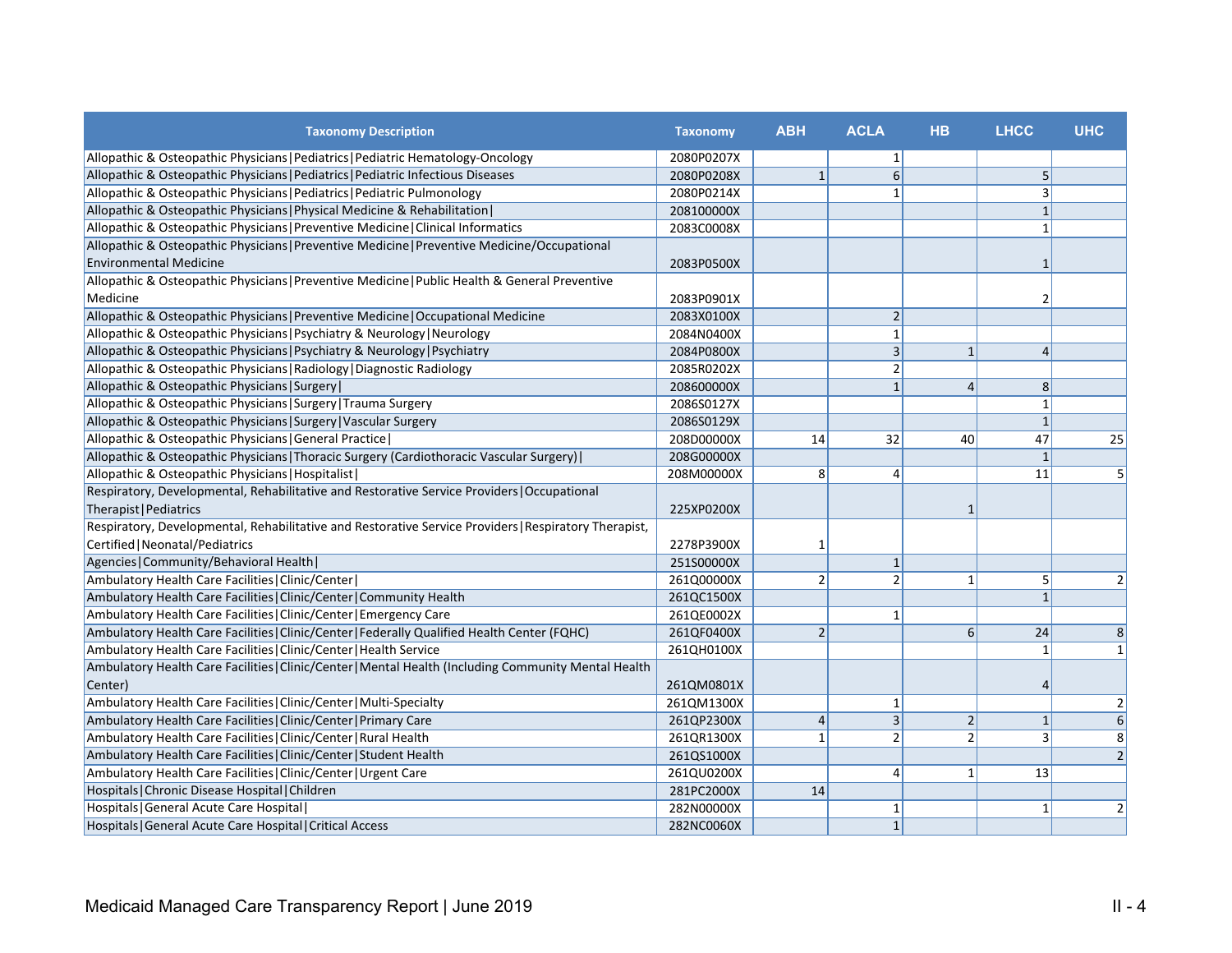| <b>Taxonomy Description</b>                                                                            | <b>Taxonomy</b> | <b>ABH</b>     | <b>ACLA</b>    | <b>HB</b>      | <b>LHCC</b>  | <b>UHC</b>      |
|--------------------------------------------------------------------------------------------------------|-----------------|----------------|----------------|----------------|--------------|-----------------|
| Hospitals   General Acute Care Hospital   Rural                                                        | 282NR1301X      |                |                | $\mathbf{1}$   |              |                 |
| Hospitals   Rehabilitation Hospital   Children                                                         | 283XC2000X      | 41             |                |                |              |                 |
| Managed Care Organizations   Exclusive Provider Organization                                           | 302F00000X      |                |                |                |              |                 |
| Managed Care Organizations   Preferred Provider Organization                                           | 305R00000X      |                |                |                | 1            |                 |
| Nursing & Custodial Care Facilities   Skilled Nursing Facility   Nursing Care, Pediatric               | 3140N1450X      | 2 <sup>1</sup> |                |                |              |                 |
| Physician Assistants & Advanced Practice Nursing Providers   Physician Assistant                       | 363A00000X      | 41             | 117            |                | 3            | 38              |
| Physician Assistants & Advanced Practice Nursing Providers   Physician Assistant   Medical             | 363AM0700X      | 13             | 52             |                | $\mathbf{1}$ | 14              |
| Physician Assistants & Advanced Practice Nursing Providers   Physician Assistant   Surgical            | 363AS0400X      | $\overline{2}$ | 24             |                |              | $\vert$         |
| Physician Assistants & Advanced Practice Nursing Providers   Nurse Practitioner                        | 363L00000X      | 205            | 286            | 125            | 150          | 527             |
| Physician Assistants & Advanced Practice Nursing Providers   Nurse Practitioner   Acute Care           | 363LA2100X      | 13             | 26             | 5              | 10           | $\vert 9 \vert$ |
| Physician Assistants & Advanced Practice Nursing Providers   Nurse Practitioner   Adult Health         | 363LA2200X      | 19             | 57             | 6              | 29           | 30              |
| Physician Assistants & Advanced Practice Nursing Providers   Nurse Practitioner   Critical Care        |                 |                |                |                |              |                 |
| Medicine                                                                                               | 363LC0200X      |                |                |                |              |                 |
|                                                                                                        |                 |                |                |                |              |                 |
| Physician Assistants & Advanced Practice Nursing Providers   Nurse Practitioner   Community Health     | 363LC1500X      | 3              | 6              | 3              |              | $\vert 4 \vert$ |
| Physician Assistants & Advanced Practice Nursing Providers   Nurse Practitioner   Family               | 363LF0000X      | 251            | 680            | 518            | 578          | 450             |
| Physician Assistants & Advanced Practice Nursing Providers   Nurse Practitioner   Gerontology          | 363LG0600X      | 1              | 2              |                | 2            | $\vert 4 \vert$ |
| Physician Assistants & Advanced Practice Nursing Providers   Nurse Practitioner   Neonatal             | 363LN0000X      | $\mathbf{1}$   | 8              |                | $\mathbf{1}$ | $\vert$         |
| Physician Assistants & Advanced Practice Nursing Providers   Nurse Practitioner   Neonatal, Critical   |                 |                |                |                |              |                 |
| Care                                                                                                   | 363LN0005X      |                |                |                |              | $\overline{2}$  |
| Physician Assistants & Advanced Practice Nursing Providers   Nurse Practitioner   Pediatrics           | 363LP0200X      | 49             | 104            | 13             | 80           | 65              |
| Physician Assistants & Advanced Practice Nursing Providers   Nurse Practitioner   Pediatrics, Critical |                 |                |                |                |              |                 |
| Care                                                                                                   | 363LP0222X      | 1              | 2              | 1              |              | $\vert$ 3       |
| Physician Assistants & Advanced Practice Nursing Providers   Nurse Practitioner   Psychiatric/Mental   |                 |                |                |                |              |                 |
| Health                                                                                                 | 363LP0808X      | 8              | $6 \mid$       |                | 5            | $1\vert$        |
| Physician Assistants & Advanced Practice Nursing Providers   Nurse Practitioner   Primary Care         | 363LP2300X      | 4              | $6 \mid$       | $\overline{2}$ | 11           | 6 <sup>1</sup>  |
| Physician Assistants & Advanced Practice Nursing Providers   Nurse Practitioner   School               | 363LS0200X      | $\mathbf{1}$   | $\overline{2}$ |                | $\mathbf{1}$ | 1               |
|                                                                                                        |                 |                |                |                |              |                 |
| Physician Assistants & Advanced Practice Nursing Providers   Nurse Practitioner   Women's Health       | 363LW0102X      | 16             | 19             | 3              | 8            | 14              |
| Physician Assistants & Advanced Practice Nursing Providers   Nurse Practitioner   Obstetrics &         |                 |                |                |                |              |                 |
| Gynecology                                                                                             | 363LX0001X      | 3              | $6 \mid$       |                |              | 7               |
| Physician Assistants & Advanced Practice Nursing Providers   Clinical Nurse Specialist                 | 364S00000X      |                |                | $\mathbf{1}$   |              |                 |
|                                                                                                        |                 |                |                |                |              |                 |
| Physician Assistants & Advanced Practice Nursing Providers   Clinical Nurse Specialist   Acute Care    | 364SA2100X      |                | $\mathbf{1}$   |                |              | $1\vert$        |
|                                                                                                        |                 |                |                |                |              |                 |
| Physician Assistants & Advanced Practice Nursing Providers   Clinical Nurse Specialist   Adult Health  | 364SA2200X      | 2              | 3              |                |              | $1\vert$        |
| Physician Assistants & Advanced Practice Nursing Providers   Clinical Nurse Specialist   Community     |                 |                |                |                |              |                 |
| Health/Public Health                                                                                   | 364SC1501X      |                |                |                |              | $1\vert$        |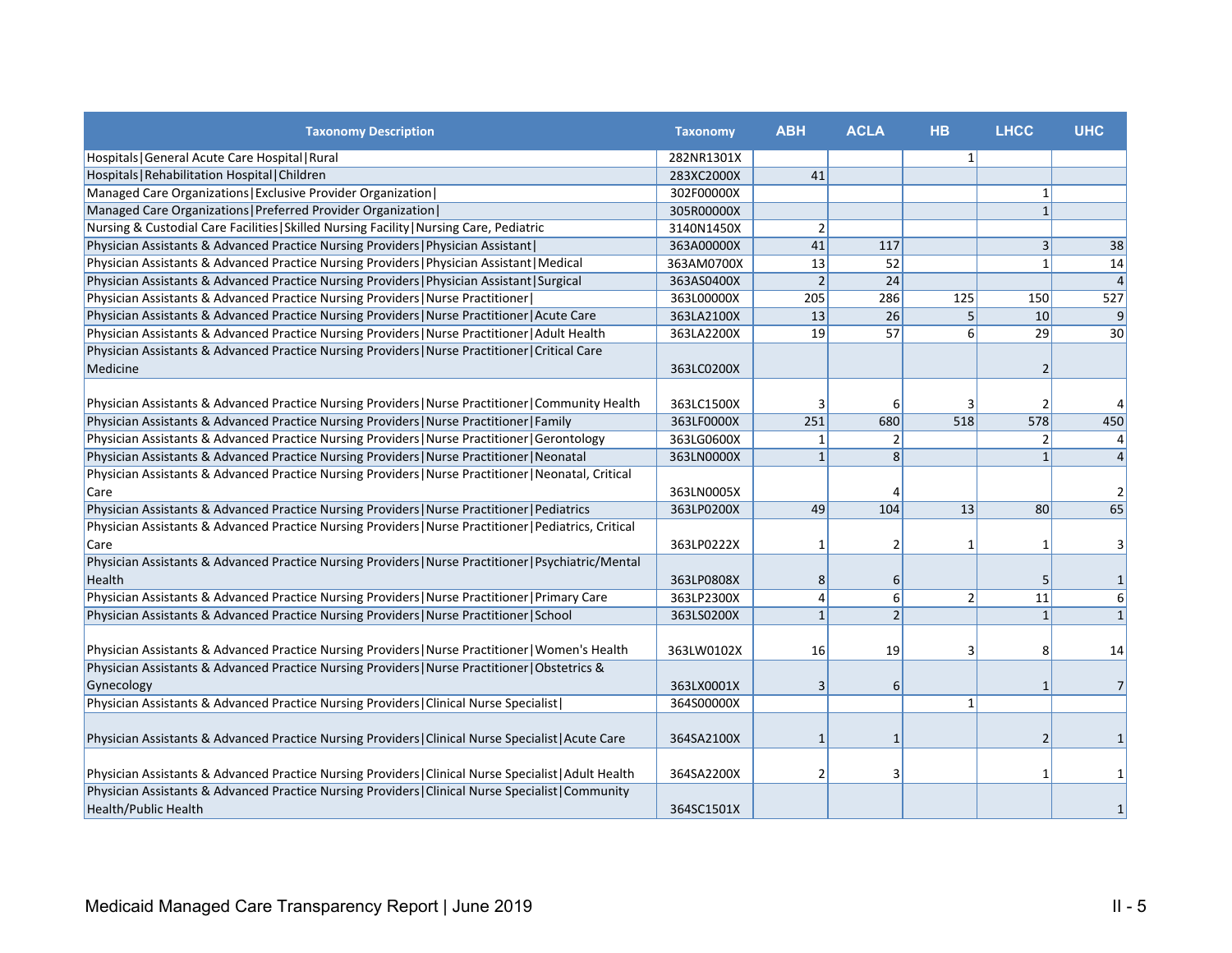| <b>Taxonomy Description</b>                                                                                | <b>Taxonomy</b> | <b>ABH</b> | <b>ACLA</b> | <b>HB</b> | <b>LHCC</b> | <b>UHC</b> |
|------------------------------------------------------------------------------------------------------------|-----------------|------------|-------------|-----------|-------------|------------|
| Physician Assistants & Advanced Practice Nursing Providers   Clinical Nurse Specialist   Chronic Care      | 364SC2300X      | 22         |             |           |             |            |
| Physician Assistants & Advanced Practice Nursing Providers   Clinical Nurse Specialist   Family Health     | 364SF0001X      | 32         |             |           |             |            |
| Physician Assistants & Advanced Practice Nursing Providers   Clinical Nurse Specialist   Pediatrics        | 364SP0200X      |            |             |           |             |            |
| Physician Assistants & Advanced Practice Nursing Providers   Clinical Nurse Specialist   Women's<br>Health | 364SW0102X      |            |             |           |             |            |
| Physician Assistants & Advanced Practice Nursing Providers   Nurse Anesthetist, Certified Registered       | 367500000X      |            | q           |           |             |            |
| Physician Assistants & Advanced Practice Nursing Providers   Advanced Practice Midwife                     | 367A00000X      |            |             |           |             |            |
| Student, Health Care   Student in an Organized Health Care Education/Training Program                      | 390200000X      | 15         | 22          |           |             | 51         |
|                                                                                                            | <b>Total</b>    | 1,817      | 3,052       | 1,801     | 3,067       | 2,878      |

Source: LDH MARS Data Warehouse, June 29, 2018 Provider Registry

<sup>1</sup> Excludes out-of-state providers, except those located in a border county.

<sup>2</sup> Includes duplicate counts of individual providers who are enrolled under multiple taxonomies (reflective of multiple specialties and subspecialties in addition to primary care).